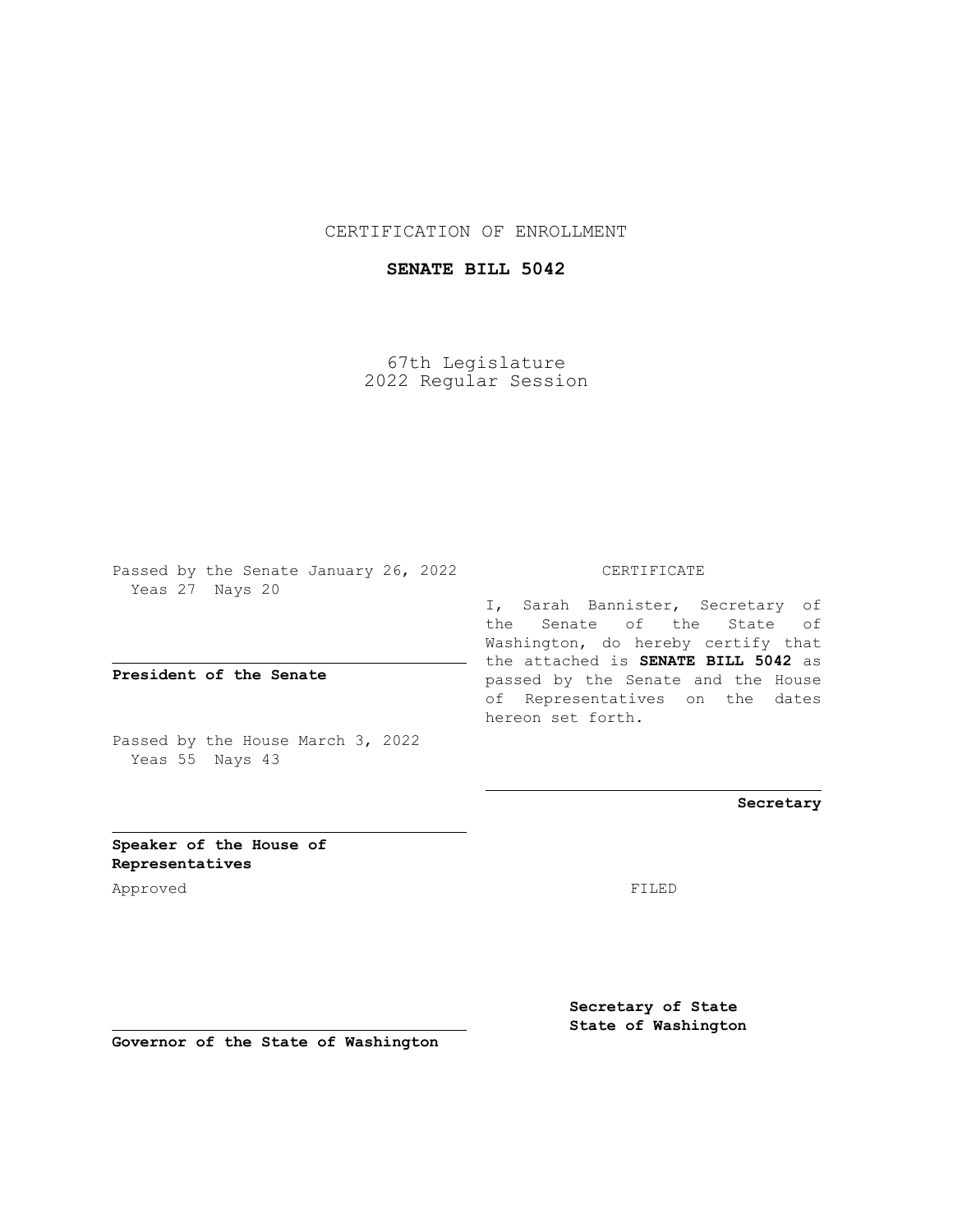## **SENATE BILL 5042**

Passed Legislature - 2022 Regular Session

**State of Washington 67th Legislature 2021 Regular Session**

**By** Senators Salomon, Billig, Kuderer, Liias, and Wilson, C.

Prefiled 12/29/20. Read first time 01/11/21. Referred to Committee on Housing & Local Government.

 AN ACT Relating to the effective date of certain actions taken under the growth management act; adding a new section to chapter 3 36.70A RCW; and creating a new section.

BE IT ENACTED BY THE LEGISLATURE OF THE STATE OF WASHINGTON:

 NEW SECTION. **Sec. 1.** The legislature finds that climate change is one of the greatest challenges facing our state and the world today, an existential crisis with major negative impacts on environmental and human health. The legislature further finds that compact and responsibly planned development of residential and public facilities, intended under the growth management act, mitigates climate change through the efficient use of energy resources and the corresponding decrease in greenhouse gas production. This dense development and the concentration of growth in urban areas also prevents sprawl, lessening development's impact on natural resources, ecosystems, and habitats.

 The legislature also finds that current legal frameworks work against the act's goal of responsibly planned for growth by prematurely allowing development rights to vest before the validity of plans and regulations can be determined. This flawed process has led to the approval of development that has decreased resource lands and placed a strain on local infrastructure services. Furthermore, it